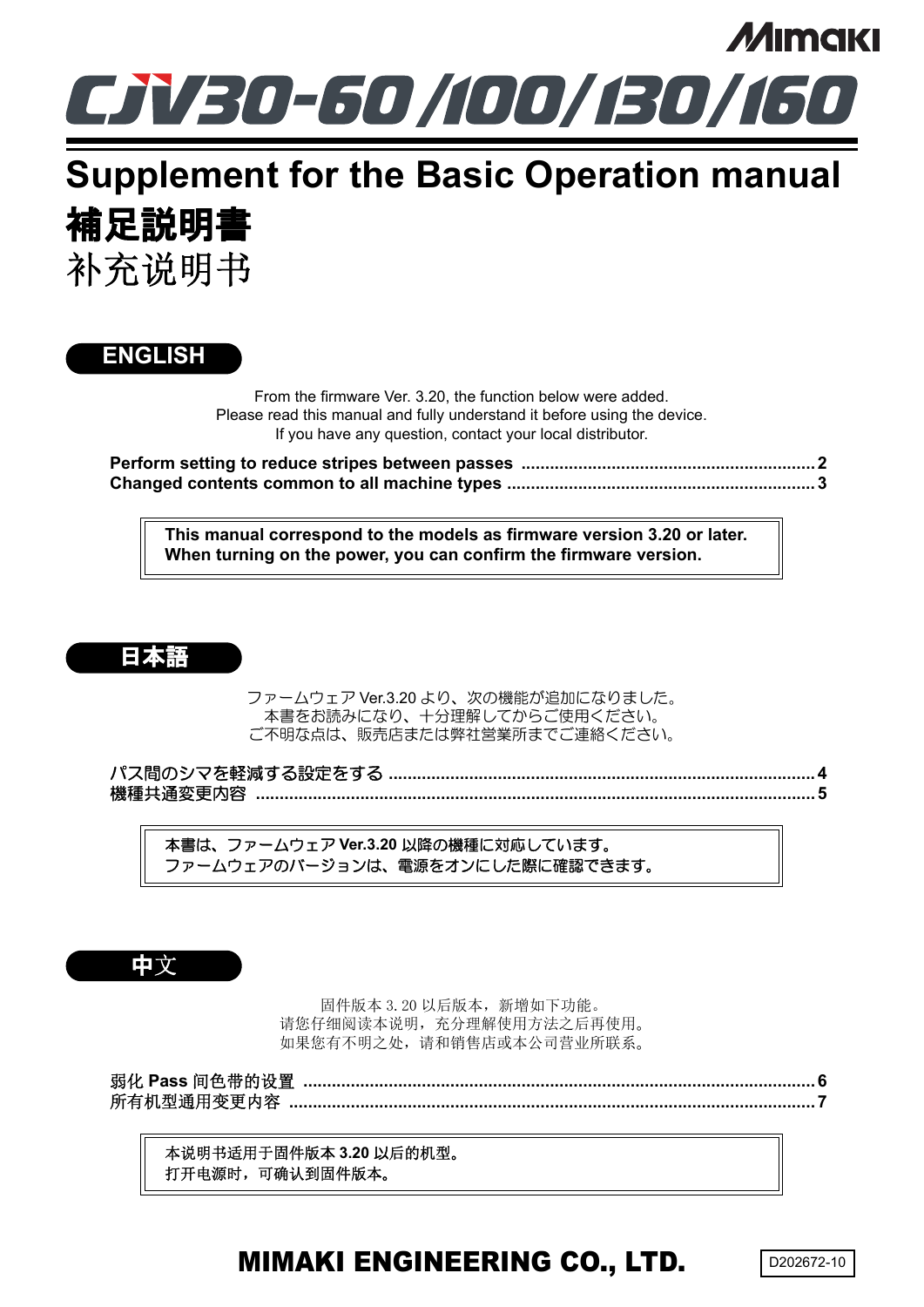### <span id="page-1-0"></span>**Perform setting to reduce stripes between passes**

In case that feeding stripes cannot be resolved even though media correction is performed, make "MAPS (Mimaki Advanced Pass System) valid. Feeding stripes become less visible by distributing the pass boundary.



• MAPS effect differs depending on the set value of the printing speed. Use it after checking effect in advance.

- When you speed up the printing speed, it takes shorter time to print. However, MAPS effect becomes weak.
- When you slow down the printing speed, it takes longer time to print. However, MAPS effect becomes strong and feeding stripes become less visible.
- The resolutions and passes for which MAPS is enabled are shown in the following table.
- For conditions when MAPS is disabled, the printer operates with MAPS-OFF and print speed settings disabled  $(\pm 0\%)$ .
- MAPS may not be effective depending on image to be printed.
- Slight color change may be found.

|                            | Pass     |   |        |              |    |        |  |
|----------------------------|----------|---|--------|--------------|----|--------|--|
| <b>Resolution</b><br>(dpi) | 4 colors |   |        | 6/7/8 colors |    |        |  |
|                            |          |   | ⊚      |              |    | ⊚      |  |
| 540x720                    |          |   | 8, 16  |              |    | 16, 32 |  |
| 540x1080                   |          | 6 | 12, 24 |              | 12 | 24, 48 |  |
| 720x720                    |          |   | 8, 16  |              |    | 16, 32 |  |
| 720x1080                   |          | 6 | 12, 24 |              | 12 | 24, 48 |  |
| 720x1440                   |          |   | 16, 32 |              | 16 | 32, 64 |  |

◎ : MAPS can be used when the print speed setting is within a range of ±50%, for both high speed and standard speed.

○ : At high speed, print speed is within the range of -50% to -1%. At standard speed, MAPS can be used when the print speed is within a range of ±50%.

 $\triangle$ : MAPS can be used when the print speed setting is within the range of -50% to -1% at standard speed only.

| Press the (FUNCTION) key in LOCAL.                                               | <b>FUNCTION</b><br><b>SETUP</b><br><ent></ent> |
|----------------------------------------------------------------------------------|------------------------------------------------|
| Press the <b>ENTER</b> key.                                                      | <b>SETUP</b><br><b>SELECT</b><br>$:$ TYPE $.1$ |
| Press the <b>ENTER</b> key.<br>$\boldsymbol{3}$                                  | [1]<br>MEDIA COMP.<br>$\leq$ ent>              |
| Press $\circled{(*)}$ to select [MAPS].                                          | [1]<br><b>MAPS</b><br>$\leq$ ent>              |
| Press the <b>ENTER</b> key.<br>5                                                 | [1] <b>MAPS</b><br>$:$ OFF<br><b>SETUP</b>     |
| Press $\textcircled{A}(\textcircled{F})$ to set ON/OFF.<br>· Set Value : OFF, ON | [1] <b>MAPS</b><br><b>SETUP</b><br>:ON         |
| Press the <b>ENTER</b> key.<br>• When you select OFF, proceed to the Step 9.     | [1] <b>MAPS</b><br>PRINT SPEED<br>0%           |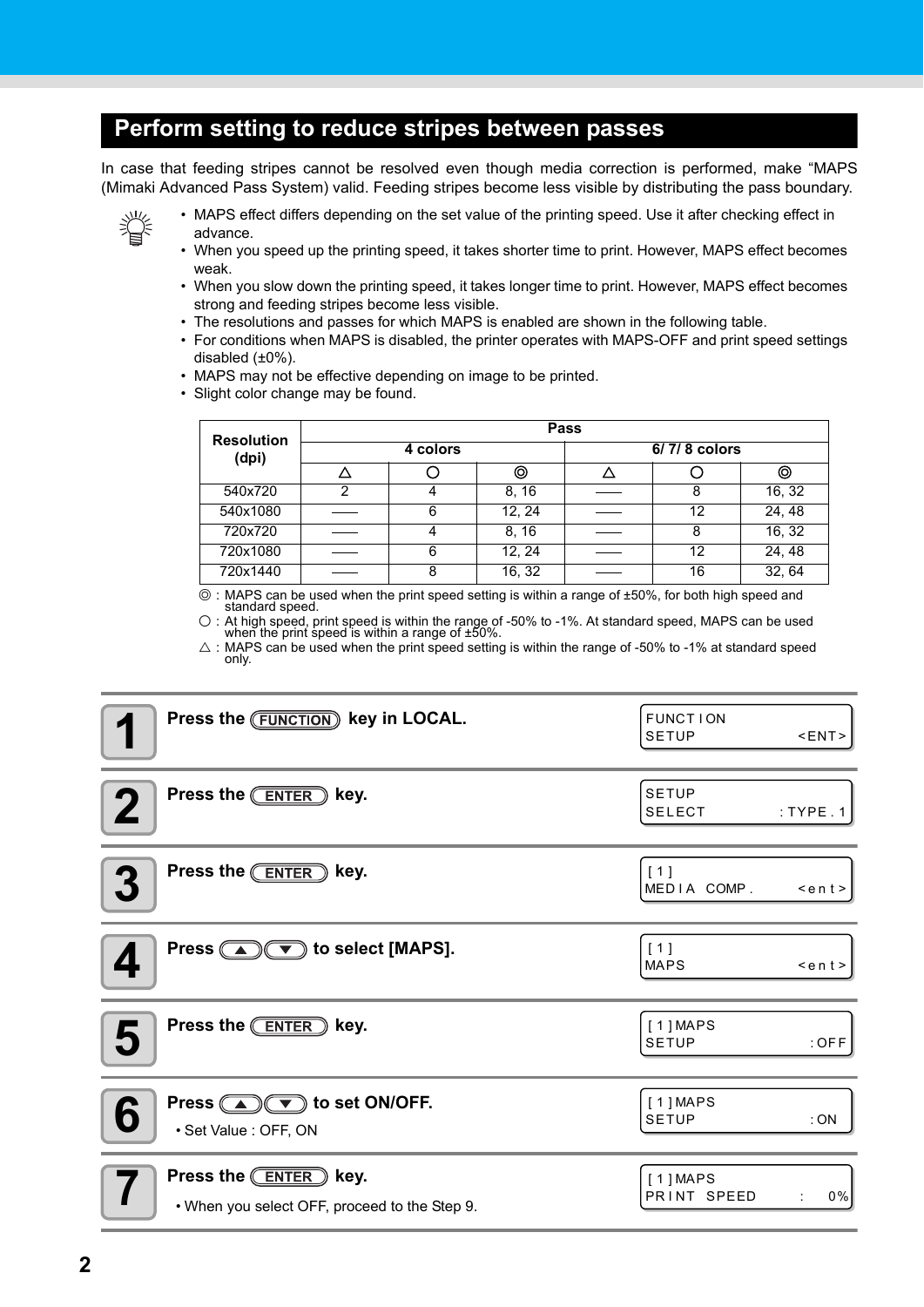

## **8 Press CDC** to change print speed.

[ 1 ] MAPS PRINT SPEED : 10%

#### • **Set Value** : -50 ~ +50% (If +20% is entered, the print speed increases by approximately 20%. If -20% is entered, the print speed decreases by approximately 20%.)



**9** Press the **ENTER** key.

| <b>MAPS</b> |  |
|-------------|--|

 $\leq$ ent  $\geq$ 

**10** Press the <u>CEND</u> key several times to end the setting.

### <span id="page-2-0"></span>**Changed contents common to all machine types**

### **Stop timer setting of deodorize fan/ drier fan**

In the machine setting, we changed stop timer setting of deodorize fan/ drier fan from setting by 10 min. to by 1 min. The range of 0 to 240 has not been changed.

|      | <b>Item</b>      |                  | <b>Set value</b>                              | <b>Outline</b>                                                                                             |
|------|------------------|------------------|-----------------------------------------------|------------------------------------------------------------------------------------------------------------|
| Ŏ,   | <b>DEODORIZE</b> | <b>STOP TIME</b> | $0 \sim 120 \sim 240$ min/<br><b>CONTINUE</b> | Setting the time until the rotation of the exhaust<br>fan is interrupted after the completion of printing. |
| Macl | <b>FAN</b>       | <b>RENEW</b>     | ON / OFF                                      | Switching the current operation of the exhaust<br>fan.                                                     |

### **Cleaning intervals setting when AUTO CLEANING/ Print CLEANING is "ON"**

In the user type setting, we changed max. value of cleaning intervals setting range when AUTO CLEANING/ Print CLEANING is "ON" from 10000mm to 30000mm. The default value (1000mm) has not been changed.

| <b>Function name</b>           |            |                 | <b>Set value</b>             | <b>Outline</b>                                           |  |
|--------------------------------|------------|-----------------|------------------------------|----------------------------------------------------------|--|
| <b>AUTO</b><br><b>CLEANING</b> | <b>ON</b>  | <b>INTERVAL</b> | $10 \sim 1000 \sim 30000$ mm | Sets the auto cleaning of the                            |  |
|                                |            | <b>TYPE</b>     | NORMAL / SOFT / HARD         | print head every completion                              |  |
|                                | <b>OFF</b> |                 |                              | of printing.                                             |  |
|                                | <b>ON</b>  | <b>INTERVAL</b> | $10 \sim 1000 \sim 30000$ mm |                                                          |  |
| Print.<br><b>CLEANING</b>      |            | <b>TYPE</b>     | NORMAL / SOFT / HARD         | Sets the auto cleaning of the<br>print head in printing. |  |
|                                | <b>OFF</b> |                 |                              |                                                          |  |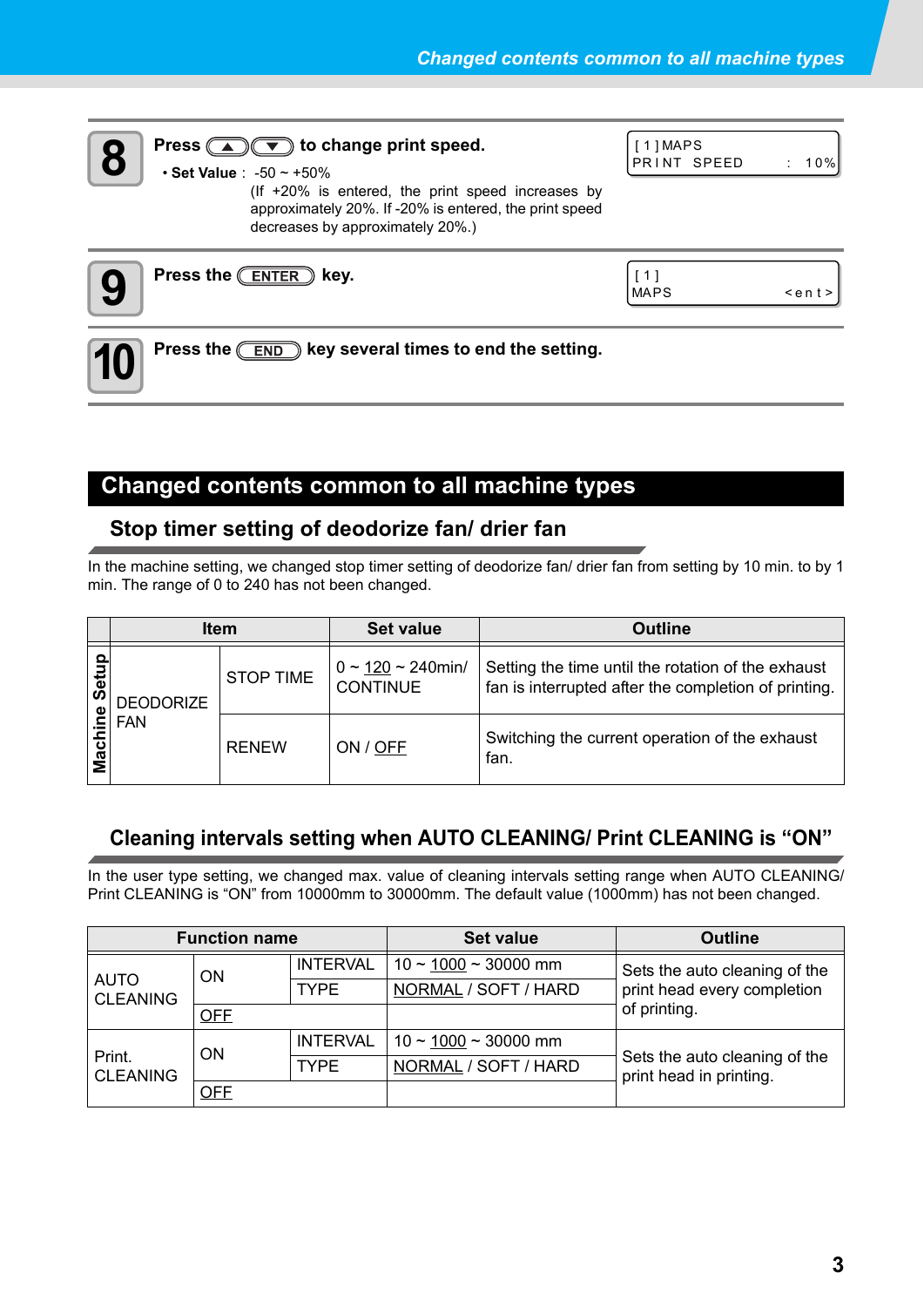## <span id="page-3-0"></span>パス間のシマを軽減する設定をする

メディア補正をしても送りシマが解消できない場合 "MAPS (Mimaki Advanced PassSystem) を有効にしてく ださい。パスの境界を分散させることにより、送りシマが目立ちにくくなります。



- MAPS の効果は、プリント速度の設定値で変化します。あらかじめ効果の確認を行った上で使用し てください。
- プリント速度を上げた場合、プリント時間は短くなりますが、MAPS の効果は弱くなります。
- プリント速度を下げた場合、プリント時間は長くなりますが、MAPS の効果が上がり送りシマが目 立ちにくくなります。
- MAPS が有効になる解像度とパス数は以下の通りです。
- MAPS 無効となる条件では、MAPS-OFF・プリント速度設定無効 (±0%) で動作します。
- 印刷する画像によっては MAPS の効果が得られない場合があります。
- わずかではありますが色味の変化がみられる場合があります。

|              | パス数 |   |        |        |    |        |
|--------------|-----|---|--------|--------|----|--------|
| 解像度<br>(dpi) | 4色  |   |        | 6/7/8色 |    |        |
|              |     |   | ⊚      |        |    | ⊚      |
| 540x720      | າ   |   | 8, 16  |        | 8  | 16, 32 |
| 540x1080     |     | 6 | 12, 24 |        | 12 | 24, 48 |
| 720x720      |     | 4 | 8, 16  |        | 8  | 16, 32 |
| 720x1080     |     | 6 | 12, 24 |        | 12 | 24, 48 |
| 720x1440     |     | 8 | 16, 32 |        | 16 | 32, 64 |

◎ : 高速 / 標準速ともにプリント速度設定は ±50% の範囲で MAPS 動作が可能。 ○ : 高速時、プリント速度は -50 ~ -1% の範囲。標準速時、プリント速度は ±50% の範囲で MAPS 動作が 可能。

△ : 標準速時のみプリント速度設定は -50 ~ -1% の範囲で MAPS 動作可能。

| ローカルで、(FUNCTION) キーを押す                         | FUNCTION<br>$\langle$ ENT $\rangle$<br>セッテイ |
|------------------------------------------------|---------------------------------------------|
| <del>ENTER</del> キーを押す<br>$\mathbf{2}$         | セッテイ<br>: タイフ <sup>°</sup> 1<br>センタク        |
| <u>(ENTER</u> )キーを押す<br>3                      | [1]<br>メテ゛ィア<br>ホセイ<br>$\leq e n t$         |
| <b>△○○● うる押して、[MAPS] を選ぶ</b>                   | [1]<br>MAPS<br>$\leq e n t$                 |
| <u> ENTER</u> キーを押す<br>5                       | [1] <b>MAP S</b><br>$:$ OFF<br>セッテイ         |
| ) ◯ を押して、ON/OFF を設定する<br>6<br>·設定値: OFF, ON    | [1] <b>MAP S</b><br>: ON<br>セッテイ            |
| <u>(ENTER</u> )キーを押す<br>•OFF を選択した場合、手順9へ進みます。 | [1]MAPS<br>フ <sup>°</sup> リント ソクト゛<br>0%    |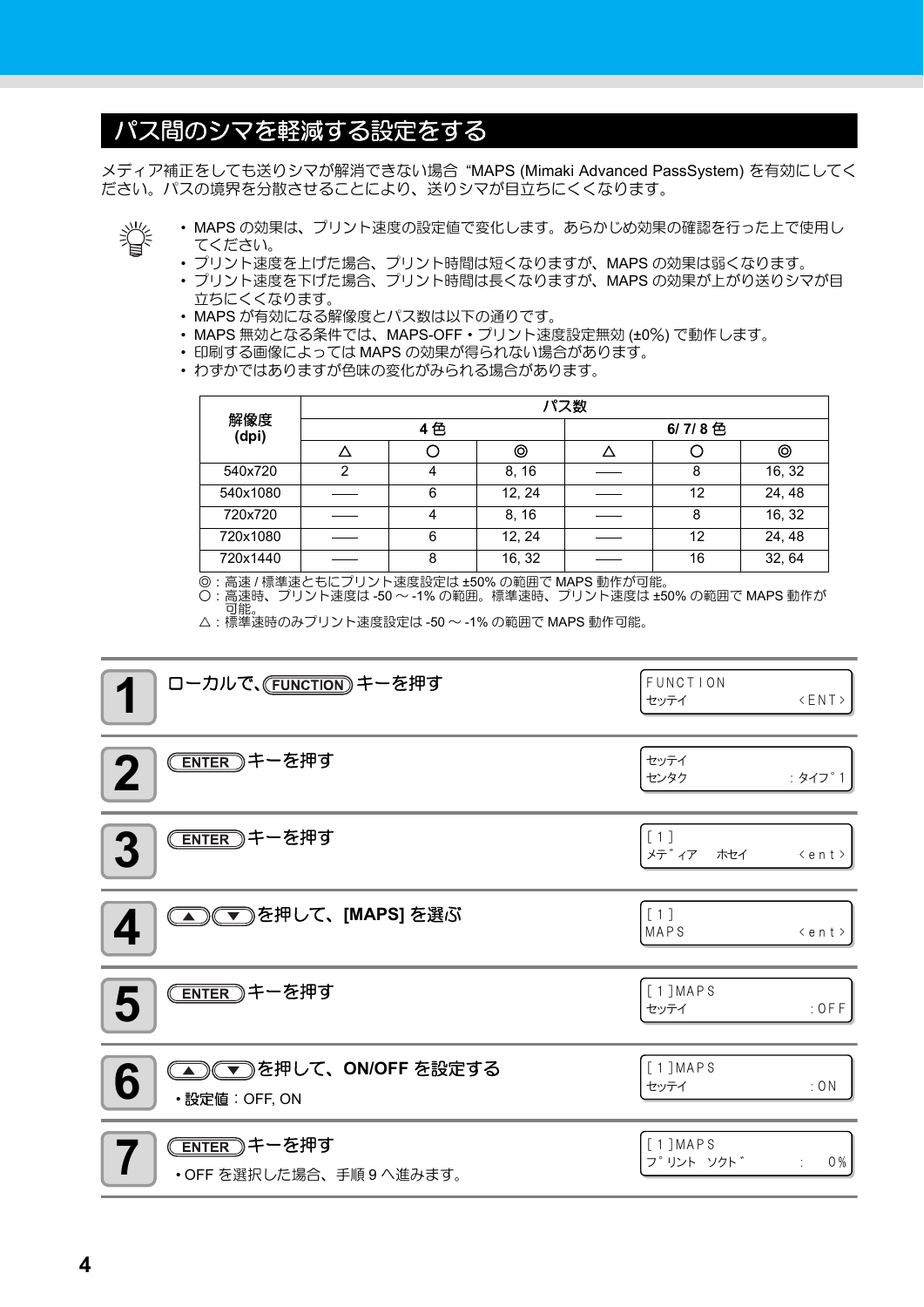

## 10 終了するとき、 CEND キーを数回押す

### <span id="page-4-0"></span>機種共通変更内容

### 排気ファン・乾燥ファンの停止タイマー設定

マシン設定内、排気ファン・乾燥ファンの停止タイマー設定を、10 分単位の設定から 1 分単位の設定に変更 しました。0~240 分の範囲は変更ありません。

|        | 項   | Ħ    | 設定値                                 | 内<br>容                              |
|--------|-----|------|-------------------------------------|-------------------------------------|
|        |     | テイシ  | 0 $\sim$ 120 $\sim$ 240min/<br>レンバク | 作図終了後、排気ファンの回転を停止するまでの時間を<br>設定します。 |
| 設<br>定 | ファン | キリカエ | ON / OFF                            | 現在の排気ファンの動作状態を切り替えます。               |

### オートクリーニング、作図中クリーニングをオンにしたときのクリーニング間隔の設定

ユーザタイプ設定内、オートクリーニング、および作図中クリーニングをオンにしたときのクリーニング間隔 の設定範囲の最大値を、それぞれ 10000mm から 30000mm までとしました。初期値 (1000mm) は変更はあり ません。

| 機能名称             |            |      | 設定値                            | 概<br>要                            |  |
|------------------|------------|------|--------------------------------|-----------------------------------|--|
| オートクリー<br>ニング    | <b>ON</b>  | カンカク | 10 $\sim$ 1000 $\sim$ 30000 mm |                                   |  |
|                  |            | タイプ  | ノーマル / ソフト / ハード               | 作図ごとに行う、ヘッドの自動ク<br>リーニング動作を設定します。 |  |
|                  | <b>OFF</b> |      |                                |                                   |  |
|                  | ON         | カンカク | 10 $\sim$ 1000 $\sim$ 30000 mm |                                   |  |
| サクズチュウ<br>クリーニング |            | タイプ  | ノーマル ハリフト ハード                  | 作図中に行う、ヘッドの自動ク<br>リーニング動作を設定します。  |  |
|                  | OFF        |      |                                |                                   |  |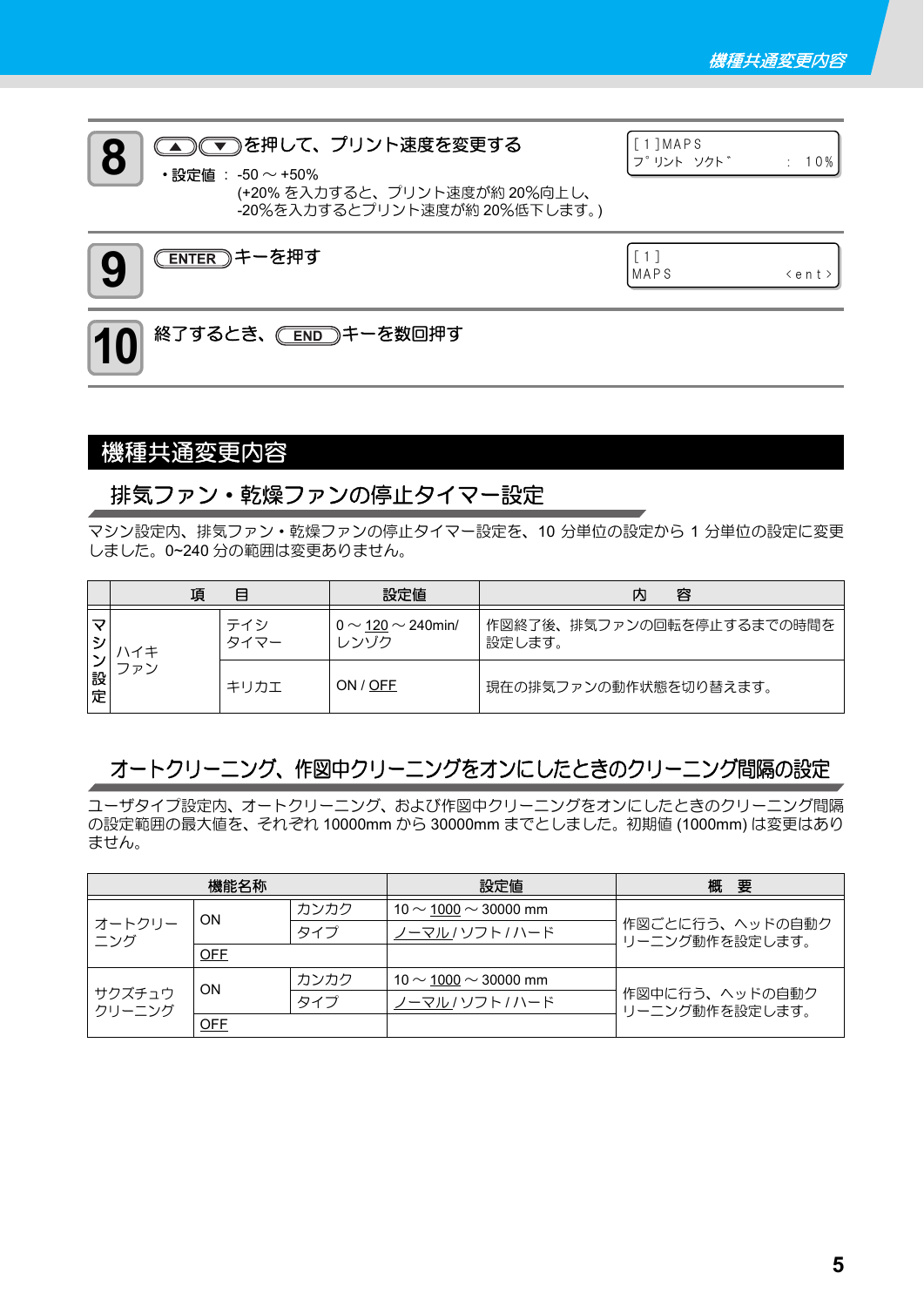## <span id="page-5-0"></span>弱化 **Pass** 间色带的设置

若进行介质补正仍无法消除由送料所产生的色带时,请启用 "MAPS(Mimaki Advanced PassSystem)" 羽化功能。 该功能可羽化 Pass 之间的界限,使送进色带变得不明显。



- MAPS 的效果因打印速度的设定值而异。请预先进行效果确认后再使用。
- 提高打印速度可缩短打印时间,但会降低 MAPS 的羽化效果。
- 降低打印速度会使打印时间变长,但可增强 MAPS 的羽化效果,使送进色带变得不明显。
- 以下为 MAPS 有效时的分辨率和 Pass 数。
- MAPS 无效的条件是在 MAPS-OFF 或打印速度设置无效 (±0%) 的状态下操作。
- 根据所打印图像的不同,有不能实现 MAPS 羽化效果的情况。
- 虽然可能只是一点点,但可看出颜色的变化。

|              | Pass 数 |   |        |           |    |        |
|--------------|--------|---|--------|-----------|----|--------|
| 分辨率<br>(dpi) | 4色     |   |        | $6/7/8$ 色 |    |        |
|              |        |   | ◎      |           |    | ◎      |
| 540x720      | າ      |   | 8, 16  |           | 8  | 16, 32 |
| 540x1080     |        | 6 | 12, 24 |           | 12 | 24, 48 |
| 720x720      |        |   | 8, 16  |           | 8  | 16, 32 |
| 720x1080     |        | 6 | 12, 24 |           | 12 | 24, 48 |
| 720x1440     |        | 8 | 16, 32 |           | 16 | 32, 64 |

◎ : 设置为高速 / 标准速时, 将打印速度设定在 ±50% 的范围内, 可进行 MAPS 操作。

○ : 高速时, 将打印速度设置在 -50% ~ -1% 范围内。

标准速时, 将打印速度设定在 ±50% 的范围内, 可进行 MAPS 操作。

△ : 仅标准速时将打印速度设置在 -50 ~ -1% 的范围内, 可进行 MAPS 操作。

| 在本地模式下按 (FUNCTION)                     | <b>FUNCTION</b><br><b>SETUP</b> | <ent></ent>   |
|----------------------------------------|---------------------------------|---------------|
| 按(ENTER)键<br>$\mathbf 2$               | <b>SETUP</b><br><b>SELECT</b>   | $:$ TYPE $.1$ |
| 按(ENTER)键<br>3                         | [1]<br>MEDIA COMP.              | $\leq$ ent>   |
| 按(△) (▼) 选择 [MAPS]<br>4                | [1]<br><b>MAPS</b>              | $\leq$ ent>   |
| 按(ENTER)键<br>5                         | [1] <b>MAPS</b><br><b>SETUP</b> | $:$ OFF       |
| 按(A) V 设定 ON/OFF<br>6<br>• 设定值: OFF,ON | [1] <b>MAPS</b><br><b>SETUP</b> | :ON           |
| 按(ENTER)键<br>· 选择 OFF 时, 进入步骤 9。       | [1] <b>MAPS</b><br>PRINT SPEED  | $0\%$<br>÷    |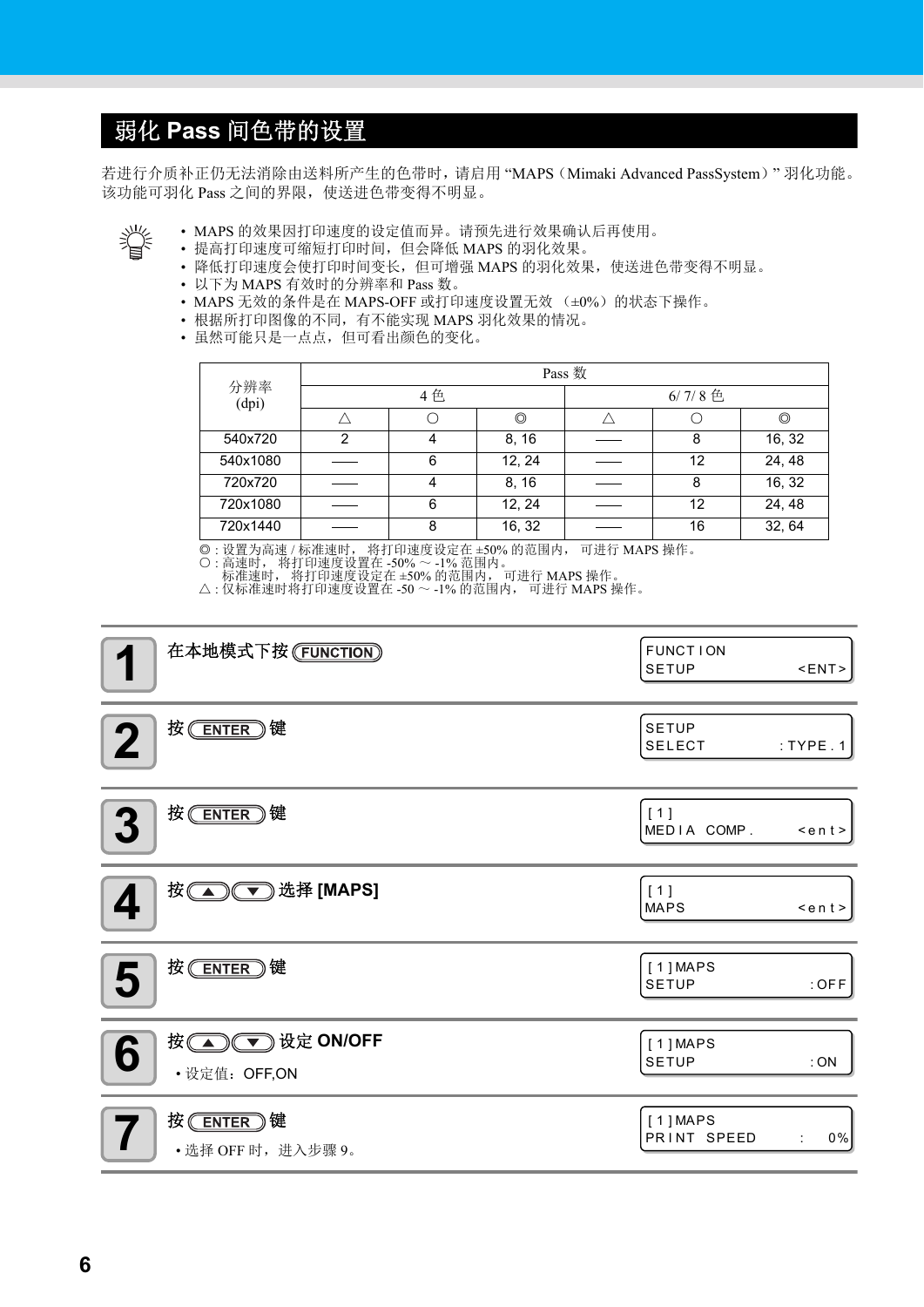

### <span id="page-6-0"></span>所有机型通用变更内容

### 设置排气扇、干燥扇的停止计时器

在机器设置中,变更了排气扇、干燥扇的停止计时器的单位设定,从 10 分钟到 1 分钟。 0 ~ 240 分钟的范围没 有改变。

|        | 项                | E                | 设定值                                           | 概述                  |
|--------|------------------|------------------|-----------------------------------------------|---------------------|
| 机<br>器 | <b>DEODORIZE</b> | <b>STOP TIME</b> | $0 \sim 120 \sim 240$ min/<br><b>CONTINUE</b> | 设置打印完成后到排风扇停止旋转的时间。 |
| 设<br>置 | <b>FAN</b>       | <b>RENEW</b>     | ON / OFF                                      | 切换排风扇当前的操作。         |

### 自动清洁、打印清洁设置为 **ON** 时,清洗间隔的设定

在用户类型设定中,自动清洁及打印清洁设置为 ON 时的清洗间隔设定范围的最大均从 10000mm 变为 30000mm。初始值 (1000mm)不变。

| 功能名称 |            |    | 设定值                          | 概况                          |
|------|------------|----|------------------------------|-----------------------------|
| 自动清洁 | ΟN         | 间隔 | $10 \sim 1000 \sim 30000$ mm | 每次打印结束之后, 都要设<br>置打印喷头的自动清洁 |
|      |            | 类型 | NORMAL / SOFT / HARD         |                             |
|      | OFF        |    |                              |                             |
| 打印清洁 | ΟN         | 间隔 | $10 \sim 1000 \sim 30000$ mm | 在打印期间, 设置打印喷头<br>自动清洁       |
|      |            | 类型 | NORMAL / SOFT / HARD         |                             |
|      | <u>OFF</u> |    |                              |                             |